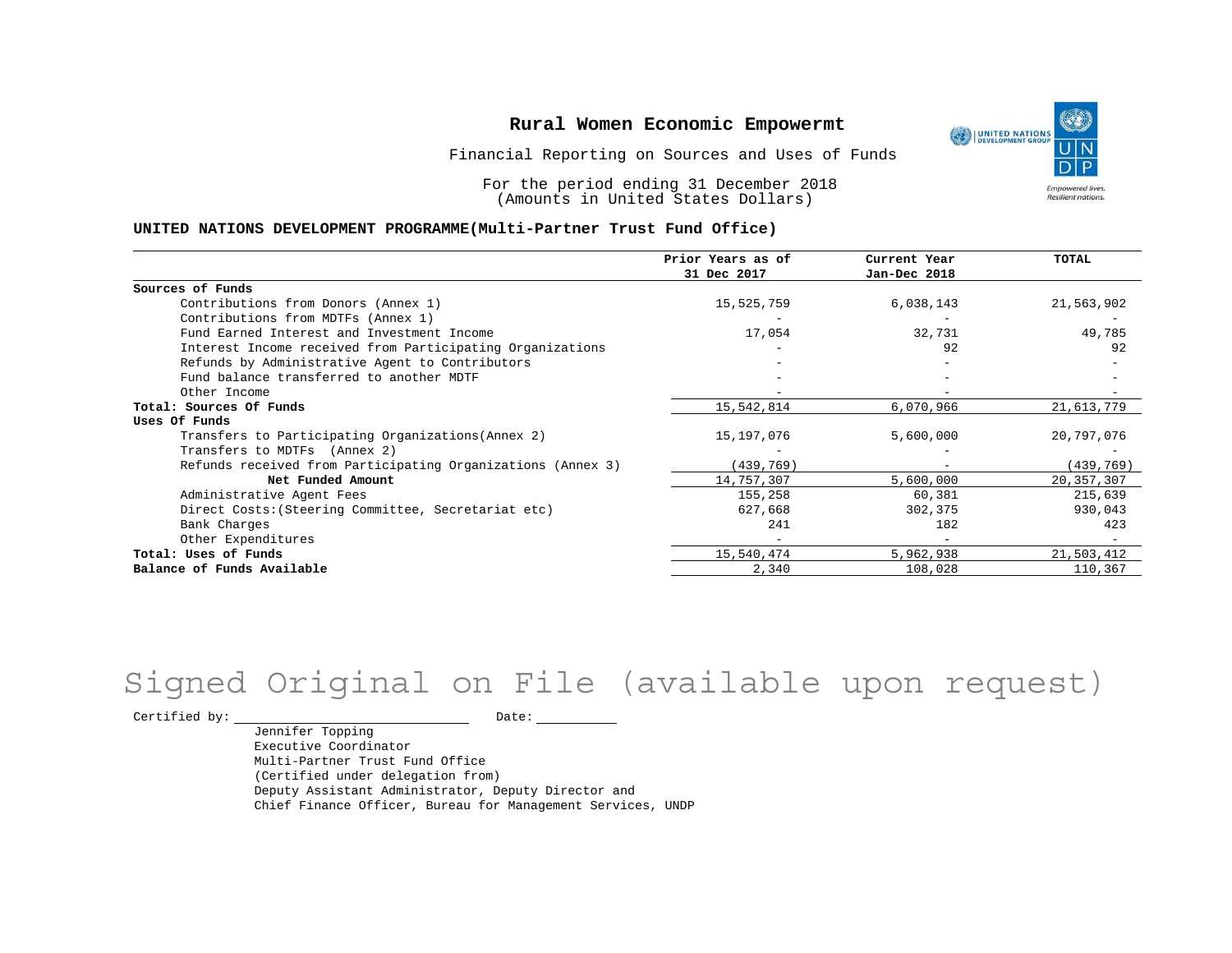

Financial Reporting on Sources and Uses of Funds

For the period ending 31 December 2018 (Amounts in United States Dollars)

### **UNITED NATIONS DEVELOPMENT PROGRAMME(Multi-Partner Trust Fund Office)**

**Annex - 1: Contributions**

|                                | Prior Years as of | Current Year | TOTAL      |
|--------------------------------|-------------------|--------------|------------|
|                                | 31 Dec 2017       | Jan-Dec 2018 |            |
| From Contributors              |                   |              |            |
| GOVERNMENT OF NORWAY           | 1,624,168         | 1,217,211    | 2,841,379  |
| SWEDISH INT'L DEVELOPMENT COOP | 13,901,592        | 4,820,932    | 18,722,523 |
| Total: Contributions           | 15,525,759        | 6,038,143    | 21,563,902 |

# Signed Original on File (available upon request)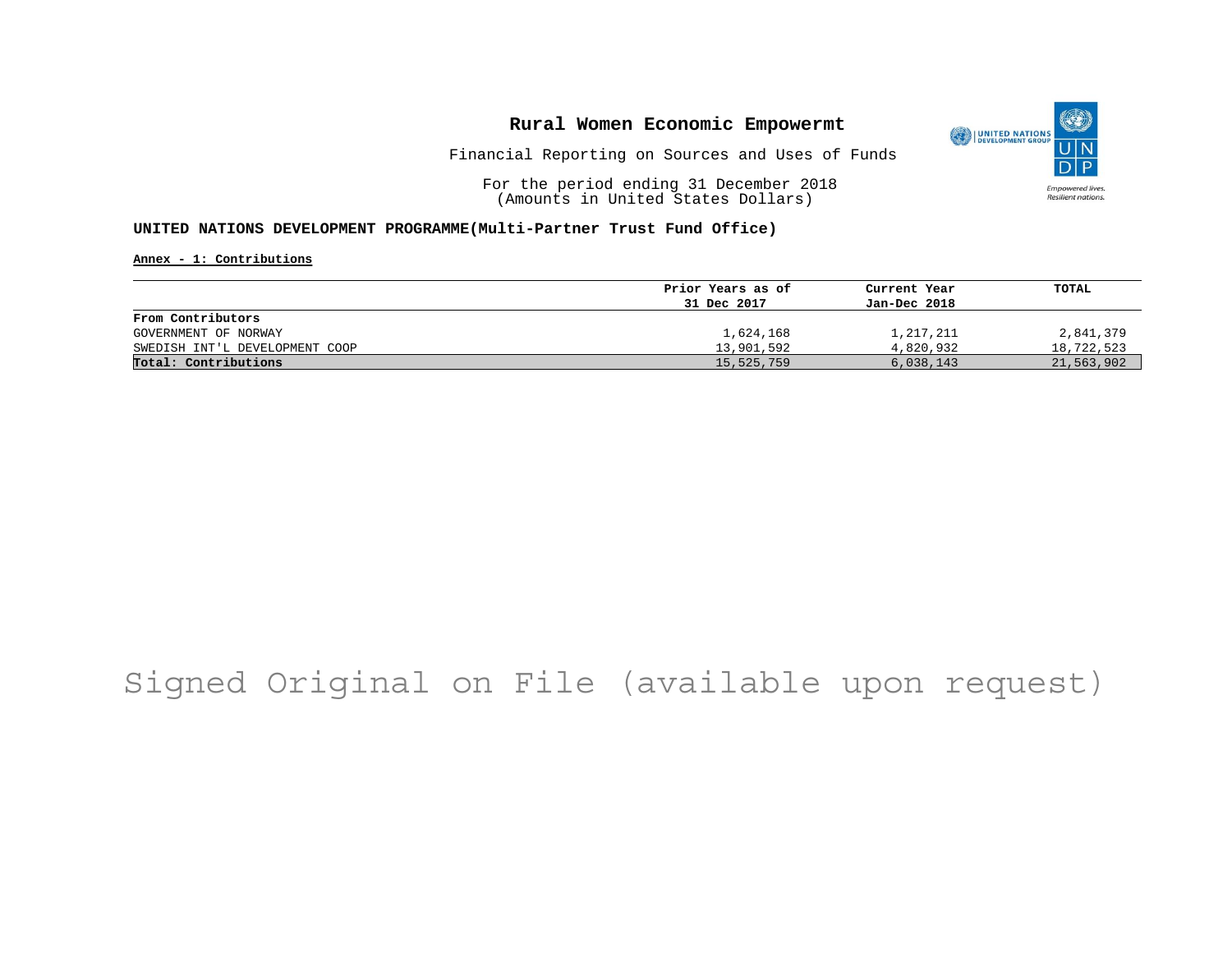

Financial Reporting on Sources and Uses of Funds

For the period ending 31 December 2018 (Amounts in United States Dollars)

### **UNITED NATIONS DEVELOPMENT PROGRAMME(Multi-Partner Trust Fund Office)**

**Annex - 2: Transfers**

|                                | Prior Years as of | Current Year | TOTAL      |
|--------------------------------|-------------------|--------------|------------|
|                                | 31 Dec 2017       | Jan-Dec 2018 |            |
| To Participating Organizations |                   |              |            |
| FAO                            | 3,823,253         | 1,546,344    | 5,369,597  |
| IFAD                           | 1,534,260         | 827,780      | 2,362,040  |
| UNWOMEN                        | 5,177,816         | 1,640,844    | 6,818,660  |
| WFP                            | 5,289,415         | 1,891,768    | 7,181,183  |
|                                |                   |              |            |
| Total Transfers                | 15,824,744        | 5,906,736    | 21,731,480 |

# Signed Original on File (available upon request)